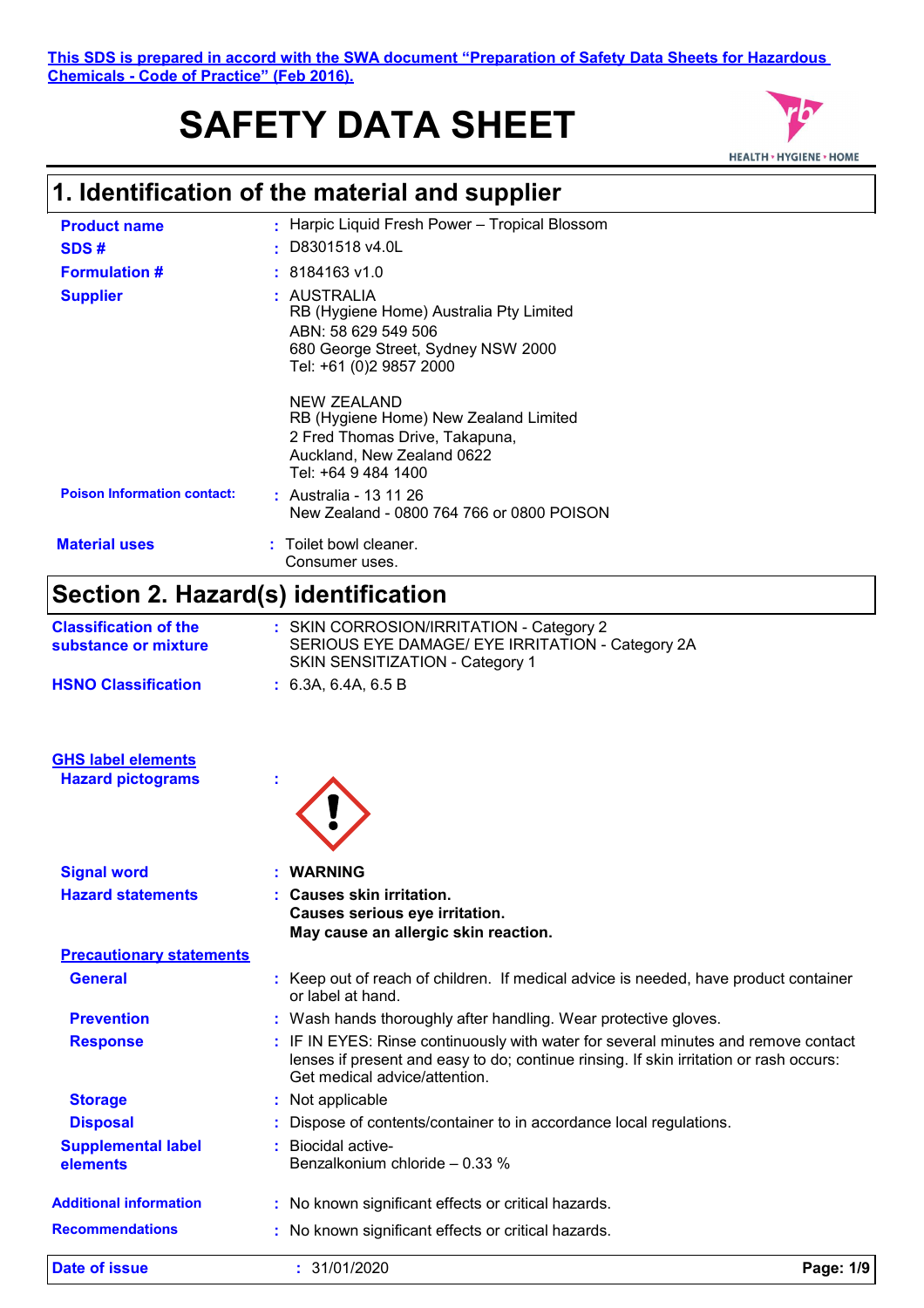# **Section 2. Hazard(s) identification**

**Recommendations :** No known significant effects or critical hazards.

**Other hazards which do not :** None known. **result in classification**

# **Section 3. Composition and ingredient information**

| Ingredient name                                                          | $\%$ (w/w) | <b>CAS number</b> |
|--------------------------------------------------------------------------|------------|-------------------|
| reaction mass of: 5-chloro-2-methyl-4-isothiazolin-3-one and 2-methyl-2H |            | 55965-84-9        |
| $-$ isothiazol-3-one $(3:1)$<br>Benzalkonium chloride                    |            | 68551-12-2        |

### **Other Non-hazardous ingredients to 100%**

**Occupational exposure limits, if available, are listed in Section 8.**

## **Section 4. First aid measures**

| <b>Eye contact</b><br>: Immediately flush eyes with plenty of water, occasionally lifting the upper and lower<br>eyelids. Check for and remove any contact lenses. Continue to rinse for at least 10<br>minutes. Get medical attention.<br><b>Inhalation</b><br>: Remove victim to fresh air and keep at rest in a position comfortable for breathing.<br>If not breathing, if breathing is irregular or if respiratory arrest occurs, provide<br>artificial respiration or oxygen by trained personnel. It may be dangerous to the<br>person providing aid to give mouth-to-mouth resuscitation. Get medical attention if<br>adverse health effects persist or are severe. If unconscious, place in recovery<br>position and get medical attention immediately. Maintain an open airway. Loosen<br>tight clothing such as a collar, tie, belt or waistband.<br><b>Skin contact</b><br>: Wash with plenty of soap and water. Remove contaminated clothing and shoes.<br>Wash contaminated clothing thoroughly with water before removing it, or wear<br>gloves. Continue to rinse for at least 10 minutes. Get medical attention. In the<br>event of any complaints or symptoms, avoid further exposure. Wash clothing<br>before reuse. Clean shoes thoroughly before reuse.<br>: Wash out mouth with water. Remove dentures if any. Remove victim to fresh air<br><b>Ingestion</b><br>and keep at rest in a position comfortable for breathing. If material has been<br>swallowed and the exposed person is conscious, give small quantities of water to<br>drink. Stop if the exposed person feels sick as vomiting may be dangerous. Do not<br>induce vomiting unless directed to do so by medical personnel. If vomiting occurs,<br>the head should be kept low so that vomit does not enter the lungs. Get medical<br>attention if adverse health effects persist or are severe. Never give anything by<br>mouth to an unconscious person. If unconscious, place in recovery position and get<br>medical attention immediately. Maintain an open airway. Loosen tight clothing such<br>as a collar, tie, belt or waistband.<br>Most important symptoms/effects, acute and delayed<br><b>Potential acute health effects</b> | <b>Description of necessary first aid measures</b> |  |
|---------------------------------------------------------------------------------------------------------------------------------------------------------------------------------------------------------------------------------------------------------------------------------------------------------------------------------------------------------------------------------------------------------------------------------------------------------------------------------------------------------------------------------------------------------------------------------------------------------------------------------------------------------------------------------------------------------------------------------------------------------------------------------------------------------------------------------------------------------------------------------------------------------------------------------------------------------------------------------------------------------------------------------------------------------------------------------------------------------------------------------------------------------------------------------------------------------------------------------------------------------------------------------------------------------------------------------------------------------------------------------------------------------------------------------------------------------------------------------------------------------------------------------------------------------------------------------------------------------------------------------------------------------------------------------------------------------------------------------------------------------------------------------------------------------------------------------------------------------------------------------------------------------------------------------------------------------------------------------------------------------------------------------------------------------------------------------------------------------------------------------------------------------------------------------------------------------------------------------|----------------------------------------------------|--|
|                                                                                                                                                                                                                                                                                                                                                                                                                                                                                                                                                                                                                                                                                                                                                                                                                                                                                                                                                                                                                                                                                                                                                                                                                                                                                                                                                                                                                                                                                                                                                                                                                                                                                                                                                                                                                                                                                                                                                                                                                                                                                                                                                                                                                                 |                                                    |  |
|                                                                                                                                                                                                                                                                                                                                                                                                                                                                                                                                                                                                                                                                                                                                                                                                                                                                                                                                                                                                                                                                                                                                                                                                                                                                                                                                                                                                                                                                                                                                                                                                                                                                                                                                                                                                                                                                                                                                                                                                                                                                                                                                                                                                                                 |                                                    |  |
|                                                                                                                                                                                                                                                                                                                                                                                                                                                                                                                                                                                                                                                                                                                                                                                                                                                                                                                                                                                                                                                                                                                                                                                                                                                                                                                                                                                                                                                                                                                                                                                                                                                                                                                                                                                                                                                                                                                                                                                                                                                                                                                                                                                                                                 |                                                    |  |
|                                                                                                                                                                                                                                                                                                                                                                                                                                                                                                                                                                                                                                                                                                                                                                                                                                                                                                                                                                                                                                                                                                                                                                                                                                                                                                                                                                                                                                                                                                                                                                                                                                                                                                                                                                                                                                                                                                                                                                                                                                                                                                                                                                                                                                 |                                                    |  |
|                                                                                                                                                                                                                                                                                                                                                                                                                                                                                                                                                                                                                                                                                                                                                                                                                                                                                                                                                                                                                                                                                                                                                                                                                                                                                                                                                                                                                                                                                                                                                                                                                                                                                                                                                                                                                                                                                                                                                                                                                                                                                                                                                                                                                                 |                                                    |  |
|                                                                                                                                                                                                                                                                                                                                                                                                                                                                                                                                                                                                                                                                                                                                                                                                                                                                                                                                                                                                                                                                                                                                                                                                                                                                                                                                                                                                                                                                                                                                                                                                                                                                                                                                                                                                                                                                                                                                                                                                                                                                                                                                                                                                                                 |                                                    |  |

| Date of issue                       | : 31/01/2020                                                   | Page: 2/9 |
|-------------------------------------|----------------------------------------------------------------|-----------|
| <b>Inhalation</b>                   | redness<br>: No specific data.                                 |           |
|                                     | pain or irritation<br>watering                                 |           |
| <b>Eye contact</b>                  | : Adverse symptoms may include the following:                  |           |
| <b>Over-exposure signs/symptoms</b> |                                                                |           |
| <b>Ingestion</b>                    | : No known significant effects or critical hazards.            |           |
| <b>Skin contact</b>                 | : Causes skin irritation. May cause an allergic skin reaction. |           |
| <b>Inhalation</b>                   | : No known significant effects or critical hazards.            |           |
| <b>Eye contact</b>                  | : Causes serious eye irritation.                               |           |
|                                     |                                                                |           |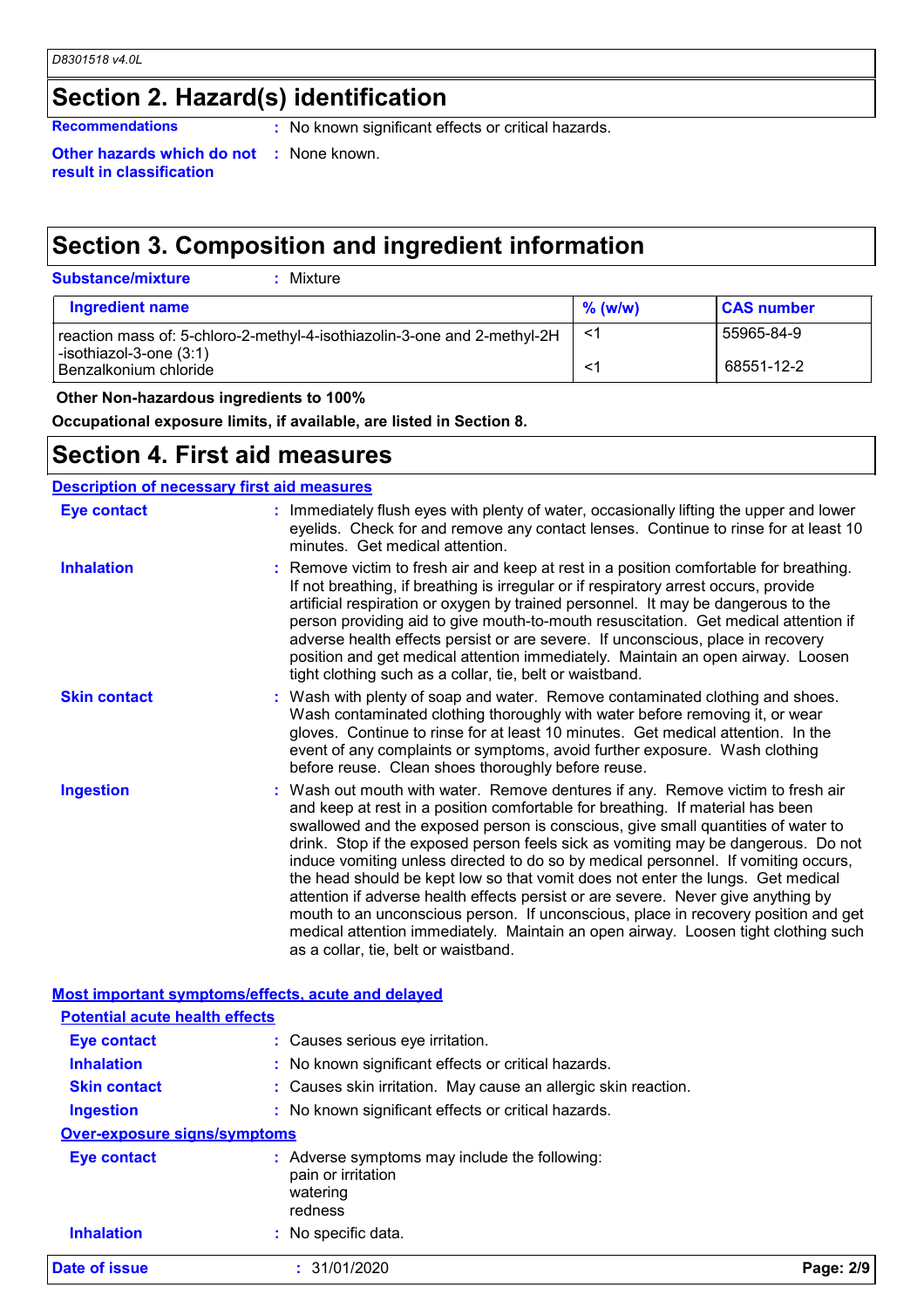| <b>Section 4. First aid measures</b> |                                                                                                                                                                                                                                                                          |
|--------------------------------------|--------------------------------------------------------------------------------------------------------------------------------------------------------------------------------------------------------------------------------------------------------------------------|
| <b>Skin contact</b>                  | : Adverse symptoms may include the following:<br>irritation<br>redness                                                                                                                                                                                                   |
| <b>Ingestion</b>                     | : No specific data.                                                                                                                                                                                                                                                      |
|                                      | Indication of immediate medical attention and special treatment needed, if necessary                                                                                                                                                                                     |
| <b>Notes to physician</b>            | : Treat symptomatically. Contact poison treatment specialist immediately if large<br>quantities have been ingested or inhaled.                                                                                                                                           |
| <b>Specific treatments</b>           | : No specific treatment.                                                                                                                                                                                                                                                 |
| <b>Protection of first-aiders</b>    | : No action shall be taken involving any personal risk or without suitable training. It<br>may be dangerous to the person providing aid to give mouth-to-mouth resuscitation.<br>Wash contaminated clothing thoroughly with water before removing it, or wear<br>gloves. |

### **See toxicological information (Section 11)**

# **Section 5. Fire-fighting measures**

| <b>Extinguishing media</b>                             |                                                                                                                                                                                                     |
|--------------------------------------------------------|-----------------------------------------------------------------------------------------------------------------------------------------------------------------------------------------------------|
| <b>Suitable extinguishing</b><br>media                 | : Use an extinguishing agent suitable for the surrounding fire.                                                                                                                                     |
| <b>Unsuitable extinguishing</b><br>media               | : None known.                                                                                                                                                                                       |
| <b>Specific hazards arising</b><br>from the chemical   | : No specific fire or explosion hazard.                                                                                                                                                             |
| <b>Hazardous thermal</b><br>decomposition products     | : No specific data.                                                                                                                                                                                 |
| <b>Special protective actions</b><br>for fire-fighters | : Promptly isolate the scene by removing all persons from the vicinity of the incident if<br>there is a fire. No action shall be taken involving any personal risk or without<br>suitable training. |
| <b>Special protective actions</b><br>for fire-fighters | : Fire-fighters should wear appropriate protective equipment and self-contained<br>breathing apparatus (SCBA) with a full face-piece operated in positive pressure<br>mode.                         |

### **Section 6. Accidental release measures**

#### **Environmental precautions Personal precautions, protective equipment and emergency procedures :** Avoid dispersal of spilled material and runoff and contact with soil, waterways, **:** No action shall be taken involving any personal risk or without suitable training. Evacuate surrounding areas. Keep unnecessary and unprotected personnel from entering. Do not touch or walk through spilled material. Avoid breathing vapor or mist. Provide adequate ventilation. Wear appropriate respirator when ventilation is inadequate. Put on appropriate personal protective equipment. drains and sewers. Inform the relevant authorities if the product has caused environmental pollution (sewers, waterways, soil or air). **For non-emergency personnel For emergency responders** : If specialized clothing is required to deal with the spillage, take note of any information in Section 8 on suitable and unsuitable materials. See also the information in "For non-emergency personnel".

**Methods and materials for containment and cleaning up**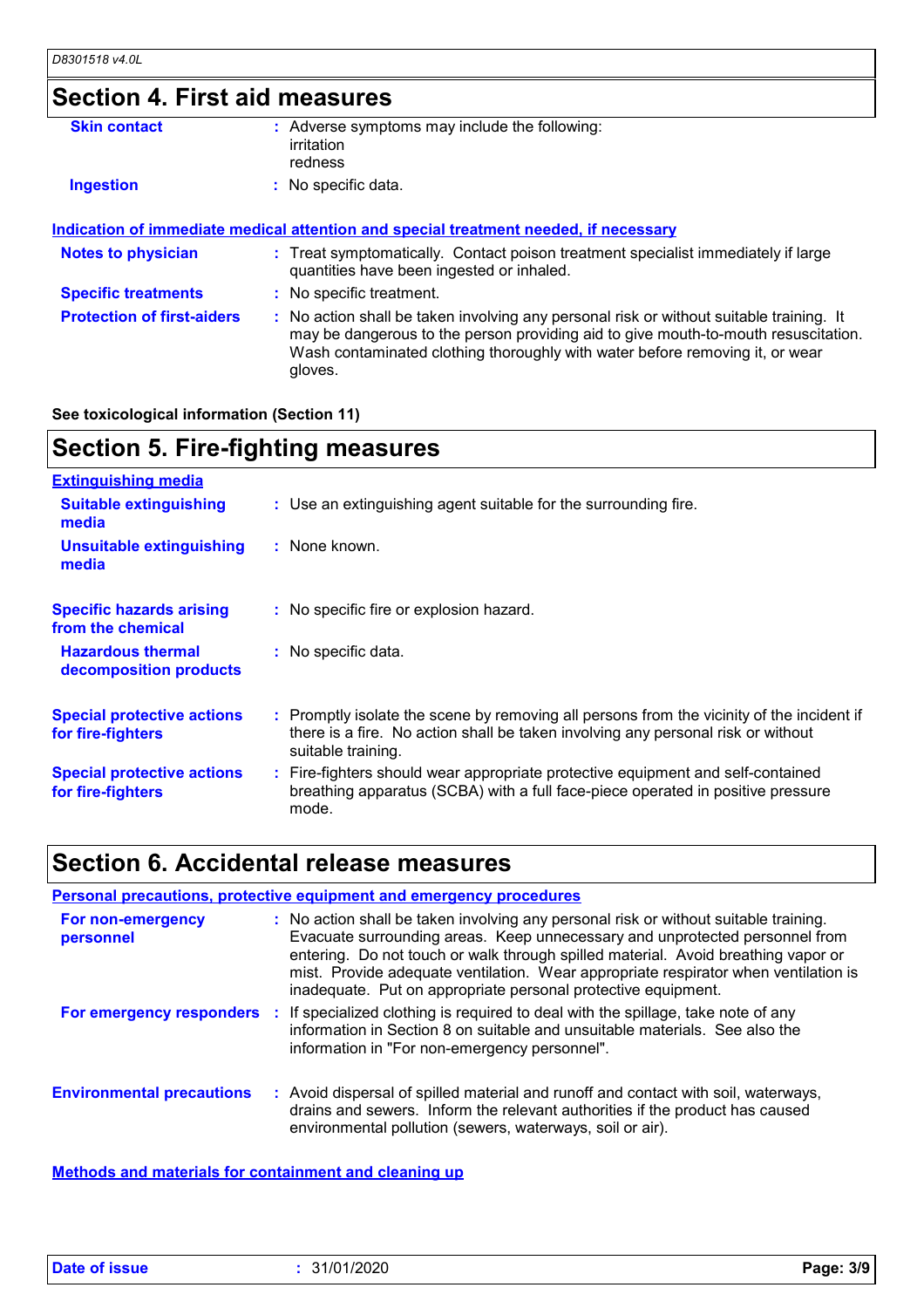# **Section 6. Accidental release measures**

| <b>Small spill</b> | : Stop leak if without risk. Move containers from spill area. Dilute with water and mop<br>up if water-soluble. Alternatively, or if water-insoluble, absorb with an inert dry<br>material and place in an appropriate waste disposal container. Dispose of via a<br>licensed waste disposal contractor.                                                                                                                                                                                                                                                                                                                                                                                                        |
|--------------------|-----------------------------------------------------------------------------------------------------------------------------------------------------------------------------------------------------------------------------------------------------------------------------------------------------------------------------------------------------------------------------------------------------------------------------------------------------------------------------------------------------------------------------------------------------------------------------------------------------------------------------------------------------------------------------------------------------------------|
| <b>Large spill</b> | : Stop leak if without risk. Move containers from spill area. Approach release from<br>upwind. Prevent entry into sewers, water courses, basements or confined areas.<br>Wash spillages into an effluent treatment plant or proceed as follows. Contain and<br>collect spillage with non-combustible, absorbent material e.g. sand, earth,<br>vermiculite or diatomaceous earth and place in container for disposal according to<br>local regulations (see Section 13). Dispose of via a licensed waste disposal<br>contractor. Contaminated absorbent material may pose the same hazard as the<br>spilled product. Note: see Section 1 for emergency contact information and Section<br>13 for waste disposal. |

**See Section 1 for emergency contact information.**

**See Section 8 for information on appropriate personal protective equipment.**

**See Section 13 for additional waste treatment information.**

## **Section 7. Handling and storage**

### **Precautions for safe handling**

| <b>Protective measures</b>                                                       | Put on appropriate personal protective equipment (see Section 8). Persons with a<br>history of skin sensitization problems should not be employed in any process in<br>which this product is used. Do not get in eyes or on skin or clothing. Do not ingest.<br>Avoid breathing vapor or mist. Keep in the original container or an approved<br>alternative made from a compatible material, kept tightly closed when not in use.<br>Empty containers retain product residue and can be hazardous. Do not reuse<br>container.                                                                                                                  |
|----------------------------------------------------------------------------------|------------------------------------------------------------------------------------------------------------------------------------------------------------------------------------------------------------------------------------------------------------------------------------------------------------------------------------------------------------------------------------------------------------------------------------------------------------------------------------------------------------------------------------------------------------------------------------------------------------------------------------------------|
| <b>Advice on general</b><br>occupational hygiene                                 | : Eating, drinking and smoking should be prohibited in areas where this material is<br>handled, stored and processed. Workers should wash hands and face before<br>eating, drinking and smoking. Remove contaminated clothing and protective<br>equipment before entering eating areas. See also Section 8 for additional<br>information on hygiene measures.                                                                                                                                                                                                                                                                                  |
| <b>Conditions for safe storage,</b><br>including any<br><b>incompatibilities</b> | Do not store above the following temperature: 30°C (86°F). Store in accordance<br>with local regulations. Store in original container protected from direct sunlight in a<br>dry, cool and well-ventilated area, away from incompatible materials (see Section 10)<br>and food and drink. Keep container tightly closed and sealed until ready for use.<br>Containers that have been opened must be carefully resealed and kept upright to<br>prevent leakage. Do not store in unlabeled containers. Use appropriate<br>containment to avoid environmental contamination. See Section 10 for incompatible<br>materials before handling or use. |

## **Section 8. Exposure controls and personal protection**

| <b>Control parameters</b>                        |                                                                                                                                                                                                                                                                                                                                 |           |
|--------------------------------------------------|---------------------------------------------------------------------------------------------------------------------------------------------------------------------------------------------------------------------------------------------------------------------------------------------------------------------------------|-----------|
| <b>Australia</b>                                 |                                                                                                                                                                                                                                                                                                                                 |           |
| <b>Occupational exposure limits</b>              |                                                                                                                                                                                                                                                                                                                                 |           |
| None.                                            |                                                                                                                                                                                                                                                                                                                                 |           |
| <b>New Zealand</b>                               |                                                                                                                                                                                                                                                                                                                                 |           |
| <b>Occupational exposure limits</b>              | : No exposure standard allocated.                                                                                                                                                                                                                                                                                               |           |
| <b>Appropriate engineering</b><br>controls       | : Good general ventilation should be sufficient to control worker exposure to airborne<br>contaminants.                                                                                                                                                                                                                         |           |
| <b>Environmental exposure</b><br><b>controls</b> | : Emissions from ventilation or work process equipment should be checked to ensure<br>they comply with the requirements of environmental protection legislation. In some<br>cases, fume scrubbers, filters or engineering modifications to the process<br>equipment will be necessary to reduce emissions to acceptable levels. |           |
| Date of issue                                    | : 31/01/2020                                                                                                                                                                                                                                                                                                                    | Page: 4/9 |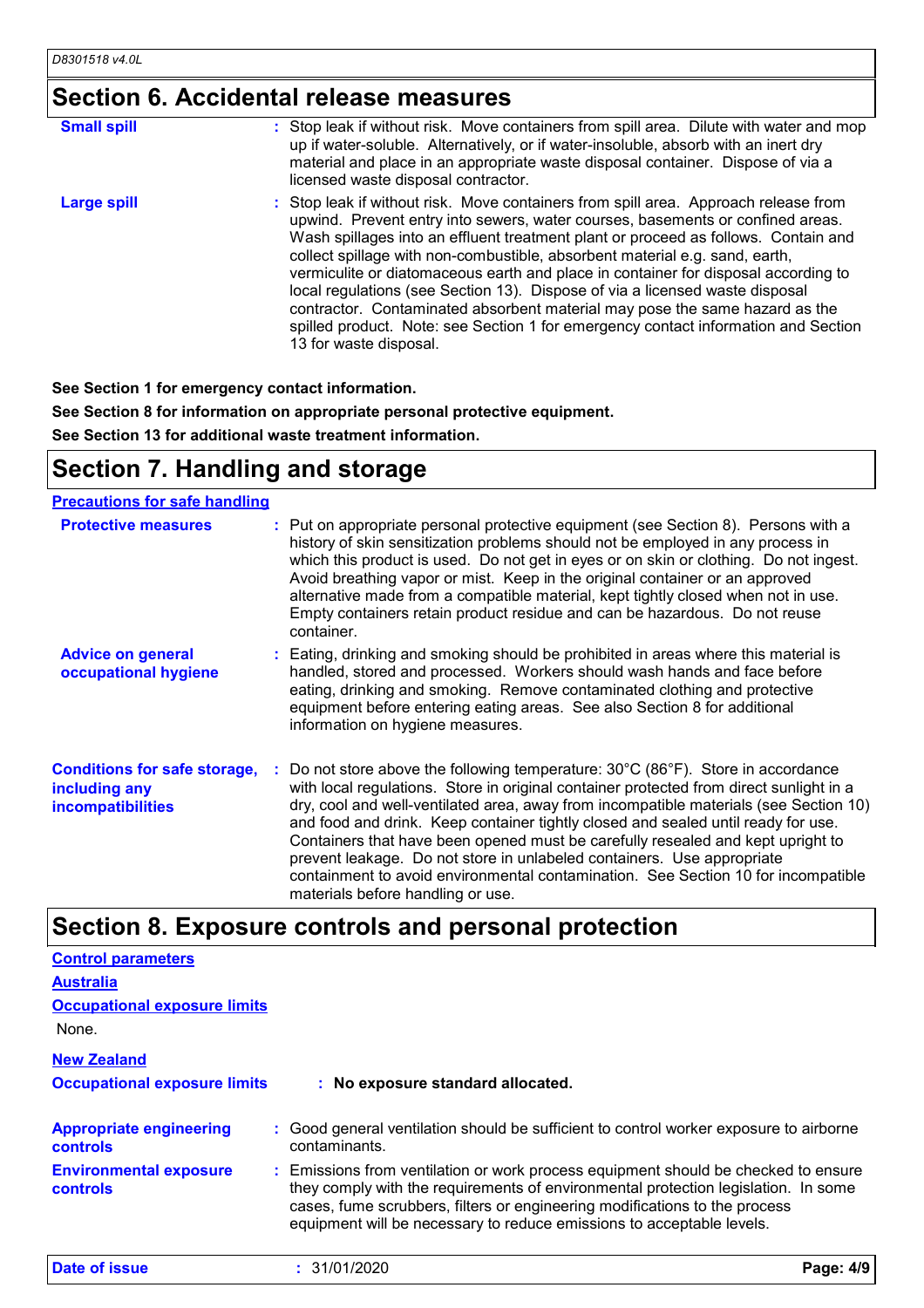# **Section 8. Exposure controls and personal protection**

### **Individual protection measures**

| <b>Hygiene measures</b>       | : Wash hands, forearms and face thoroughly after handling chemical products, before<br>eating, smoking and using the lavatory and at the end of the working period.<br>Appropriate techniques should be used to remove potentially contaminated clothing.<br>Contaminated work clothing should not be allowed out of the workplace. Wash<br>contaminated clothing before reusing. Ensure that eyewash stations and safety<br>showers are close to the workstation location. |
|-------------------------------|-----------------------------------------------------------------------------------------------------------------------------------------------------------------------------------------------------------------------------------------------------------------------------------------------------------------------------------------------------------------------------------------------------------------------------------------------------------------------------|
| <b>Eye/face protection</b>    | Safety eyewear complying with an approved standard should be used when a risk<br>assessment indicates this is necessary to avoid exposure to liquid splashes, mists,<br>gases or dusts. If contact is possible, the following protection should be worn,<br>unless the assessment indicates a higher degree of protection: chemical splash<br>goggles.                                                                                                                      |
| <b>Skin protection</b>        |                                                                                                                                                                                                                                                                                                                                                                                                                                                                             |
| <b>Hand protection</b>        | : Considering the parameters specified by the glove manufacturer, check during use<br>that the gloves are still retaining their protective properties. It should be noted that<br>the time to breakthrough for any glove material may be different for different glove<br>manufacturers. In the case of mixtures, consisting of several substances, the<br>protection time of the gloves cannot be accurately estimated.                                                    |
| <b>Body protection</b>        | Personal protective equipment for the body should be selected based on the task<br>being performed and the risks involved and should be approved by a specialist<br>before handling this product.                                                                                                                                                                                                                                                                           |
| <b>Other skin protection</b>  | Appropriate footwear and any additional skin protection measures should be<br>selected based on the task being performed and the risks involved and should be<br>approved by a specialist before handling this product.                                                                                                                                                                                                                                                     |
| <b>Respiratory protection</b> | Based on the hazard and potential for exposure, select a respirator that meets the<br>appropriate standard or certification. Respirators must be used according to a<br>respiratory protection program to ensure proper fitting, training, and other important<br>aspects of use.                                                                                                                                                                                           |

# **Section 9. Physical and chemical properties**

| <b>Appearance</b>                                 |                                                                        |           |
|---------------------------------------------------|------------------------------------------------------------------------|-----------|
| <b>Physical state</b>                             | : Liquid. [Clear.]                                                     |           |
| <b>Color</b>                                      | $:$ Pink                                                               |           |
| Odor                                              | $:$ Fresh floral.                                                      |           |
| <b>Odor threshold</b>                             | : Not determined                                                       |           |
| pH                                                | : 3.9 to 4.1 [Conc. (% w/w): 100%]                                     |           |
| <b>Melting point</b>                              | : Not determined                                                       |           |
| <b>Boiling point</b>                              | : Not determined                                                       |           |
| <b>Flash point</b>                                | : Closed cup: $>93.3^{\circ}$ C ( $>199.9^{\circ}$ F)                  |           |
| <b>Evaporation rate</b>                           | : Not determined                                                       |           |
| <b>Flammability (solid, gas)</b>                  | : Not determined                                                       |           |
| Lower and upper explosive<br>(flammable) limits   | : Not determined                                                       |           |
| <b>Vapor pressure</b>                             | : Not determined                                                       |           |
| <b>Vapor density</b>                              | : Not determined                                                       |           |
| <b>Relative density</b>                           | $: 0.98$ to 1.02                                                       |           |
| <b>Solubility</b>                                 | : Easily soluble in the following materials: cold water and hot water. |           |
| <b>Solubility in water</b>                        | : Not determined                                                       |           |
| <b>Partition coefficient: n-</b><br>octanol/water | : Not determined                                                       |           |
| <b>Auto-ignition temperature</b>                  | : Not determined                                                       |           |
| <b>Decomposition temperature</b>                  | : Not determined                                                       |           |
| <b>Date of issue</b>                              | : 31/01/2020                                                           | Page: 5/9 |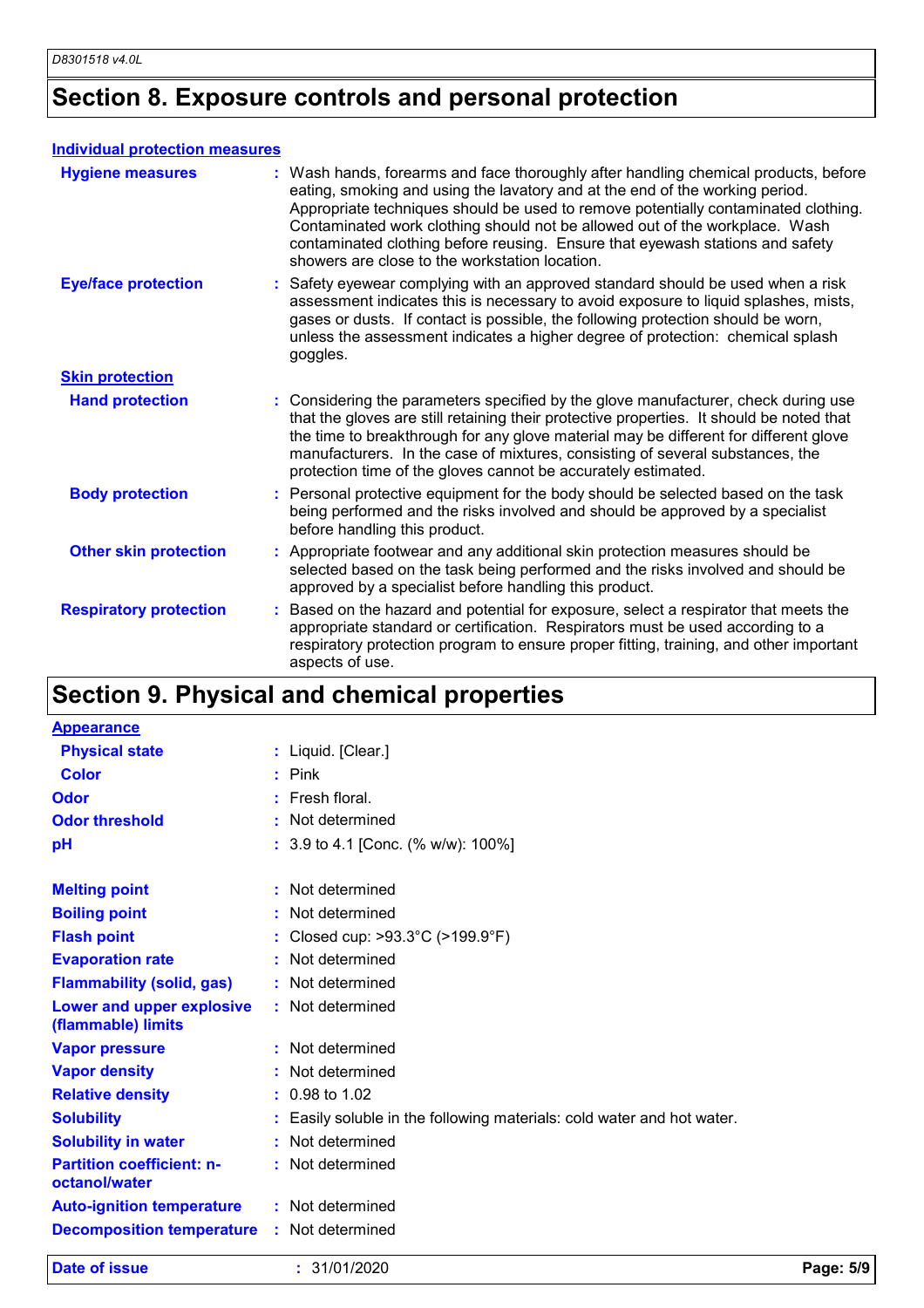## **Section 9. Physical and chemical properties**

**Viscosity :** Dynamic (room temperature): 200 to 400 mPa·s (200 to 400 cP)

**Flow time (ISO 2431) :** Not determined

## **Section 10. Stability and reactivity**

| <b>Reactivity</b>                                   | : No specific test data related to reactivity available for this product or its ingredients.              |
|-----------------------------------------------------|-----------------------------------------------------------------------------------------------------------|
| <b>Chemical stability</b>                           | : The product is stable.                                                                                  |
| <b>Possibility of hazardous</b><br><b>reactions</b> | : Under normal conditions of storage and use, hazardous reactions will not occur.                         |
| <b>Conditions to avoid</b>                          | : No specific data.                                                                                       |
| <b>Incompatible materials</b>                       | : No specific data.                                                                                       |
| <b>Hazardous decomposition</b><br>products          | : Under normal conditions of storage and use, hazardous decomposition products<br>should not be produced. |

# **Section 11. Toxicological information**

| <b>Date of issue</b>                                                                                   | : 31/01/2020                                                                                                            | Page: 6/9 |
|--------------------------------------------------------------------------------------------------------|-------------------------------------------------------------------------------------------------------------------------|-----------|
| <b>Specific target organ toxicity (repeated exposure)</b>                                              |                                                                                                                         |           |
| <b>Conclusion/Summary</b><br><b>Specific target organ toxicity (single exposure)</b><br>Not available. | : No known significant effects or critical hazards.                                                                     |           |
| <b>Conclusion/Summary</b><br><b>Teratogenicity</b><br>Not available.                                   | : No known significant effects or critical hazards.                                                                     |           |
| <b>Conclusion/Summary</b><br><b>Reproductive toxicity</b><br>Not available.                            | : No known significant effects or critical hazards.                                                                     |           |
| <b>Conclusion/Summary</b><br><b>Carcinogenicity</b><br>Not available.                                  | : No known significant effects or critical hazards.                                                                     |           |
| <b>Conclusion/Summary</b><br><b>Skin</b><br><b>Mutagenicity</b><br>Not available.                      | : Based on Calculation Method: May cause an allergic skin reaction.                                                     |           |
| <b>Skin</b><br><b>Eyes</b><br><b>Sensitization</b><br>Not available.                                   | : Based on Calculation method: Causes skin irritation.<br>: Based on Calculation method: Causes serious eye irritation. |           |
| Not available.<br><b>Conclusion/Summary</b>                                                            |                                                                                                                         |           |
| <b>Acute toxicity</b><br>Not available.<br><b>Conclusion/Summary</b><br><b>Irritation/Corrosion</b>    | : No known significant effects or critical hazards.                                                                     |           |
| <b>Information on toxicological effects</b>                                                            |                                                                                                                         |           |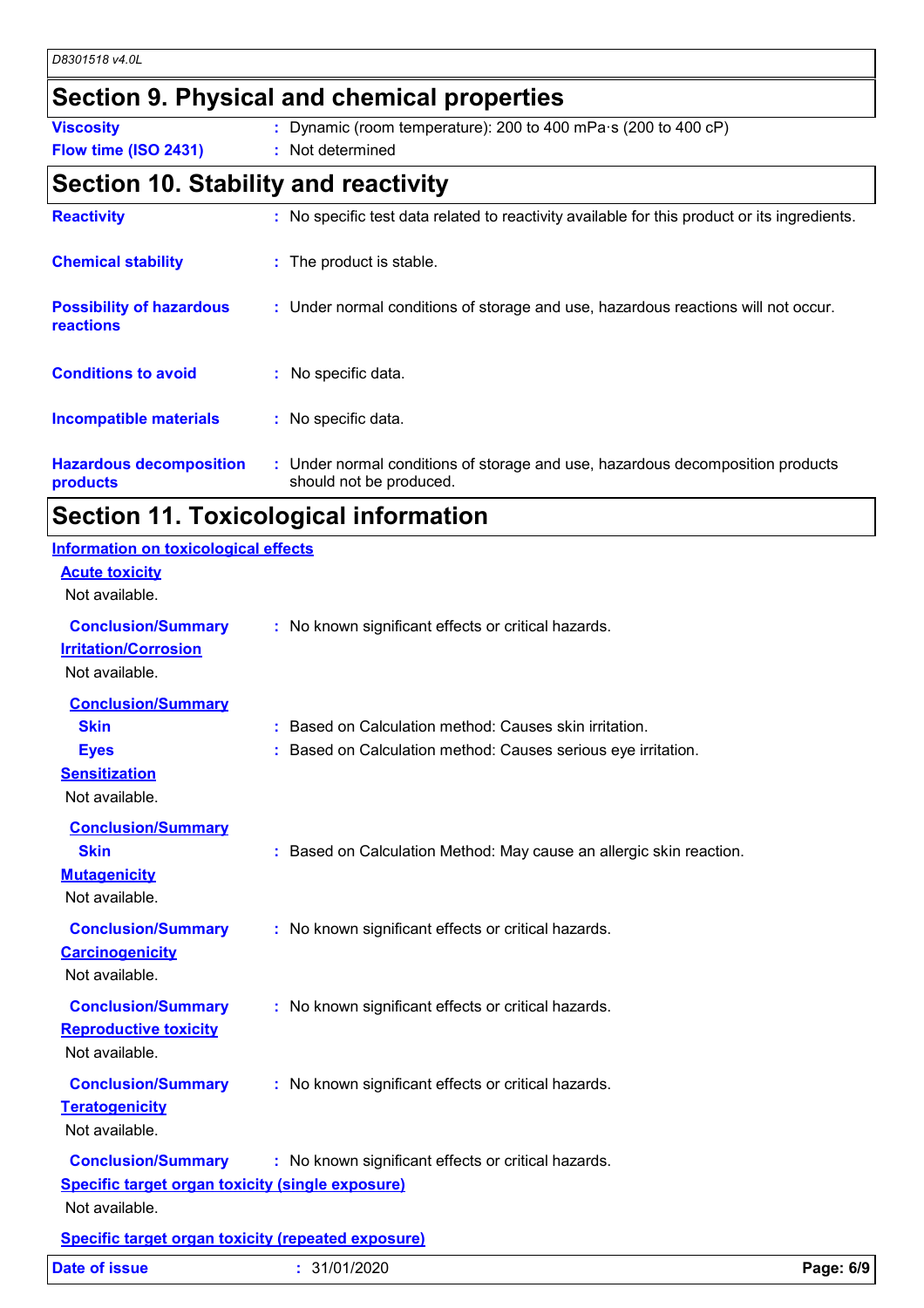# **Section 11. Toxicological information**

### Not available.

### **Aspiration hazard**

Not available.

| <b>Information on the likely</b><br>routes of exposure              | : Not available.                                                                                             |  |  |
|---------------------------------------------------------------------|--------------------------------------------------------------------------------------------------------------|--|--|
| <b>Potential acute health effects</b>                               |                                                                                                              |  |  |
| <b>Eye contact</b>                                                  | : Causes serious eye irritation.                                                                             |  |  |
| <b>Inhalation</b>                                                   | : No known significant effects or critical hazards.                                                          |  |  |
| <b>Skin contact</b>                                                 | : Causes skin irritation. May cause an allergic skin reaction.                                               |  |  |
| <b>Ingestion</b>                                                    | : No known significant effects or critical hazards.                                                          |  |  |
|                                                                     | <b>Symptoms related to the physical, chemical and toxicological characteristics</b>                          |  |  |
| <b>Eye contact</b>                                                  | : Adverse symptoms may include the following:<br>pain or irritation<br>watering<br>redness                   |  |  |
| <b>Inhalation</b>                                                   | : No specific data.                                                                                          |  |  |
| <b>Skin contact</b>                                                 | : Adverse symptoms may include the following:<br>irritation<br>redness                                       |  |  |
| <b>Ingestion</b>                                                    | : No specific data.                                                                                          |  |  |
| <b>Short term exposure</b><br><b>Potential immediate</b><br>effects | Delayed and immediate effects and also chronic effects from short and long term exposure<br>: Not available. |  |  |
| <b>Potential delayed effects</b>                                    | : Not available.                                                                                             |  |  |
| <b>Long term exposure</b>                                           |                                                                                                              |  |  |
| <b>Potential immediate</b><br>effects                               | : Not available.                                                                                             |  |  |
| <b>Potential delayed effects</b>                                    | : Not available.                                                                                             |  |  |
| <b>Potential chronic health effects</b><br>Not available.           |                                                                                                              |  |  |
| <b>Conclusion/Summary</b>                                           | : Based on available data, the classification criteria are not met.                                          |  |  |
| <b>General</b>                                                      | : Once sensitized, a severe allergic reaction may occur when subsequently exposed<br>to very low levels.     |  |  |
| <b>Carcinogenicity</b>                                              | : No known significant effects or critical hazards.                                                          |  |  |
| <b>Mutagenicity</b>                                                 | : No known significant effects or critical hazards.                                                          |  |  |
| <b>Teratogenicity</b>                                               | : No known significant effects or critical hazards.                                                          |  |  |
| <b>Developmental effects</b>                                        | : No known significant effects or critical hazards.                                                          |  |  |
| <b>Fertility effects</b>                                            | : No known significant effects or critical hazards.                                                          |  |  |

### **Numerical measures of toxicity**

### **Acute toxicity estimates**

Not available.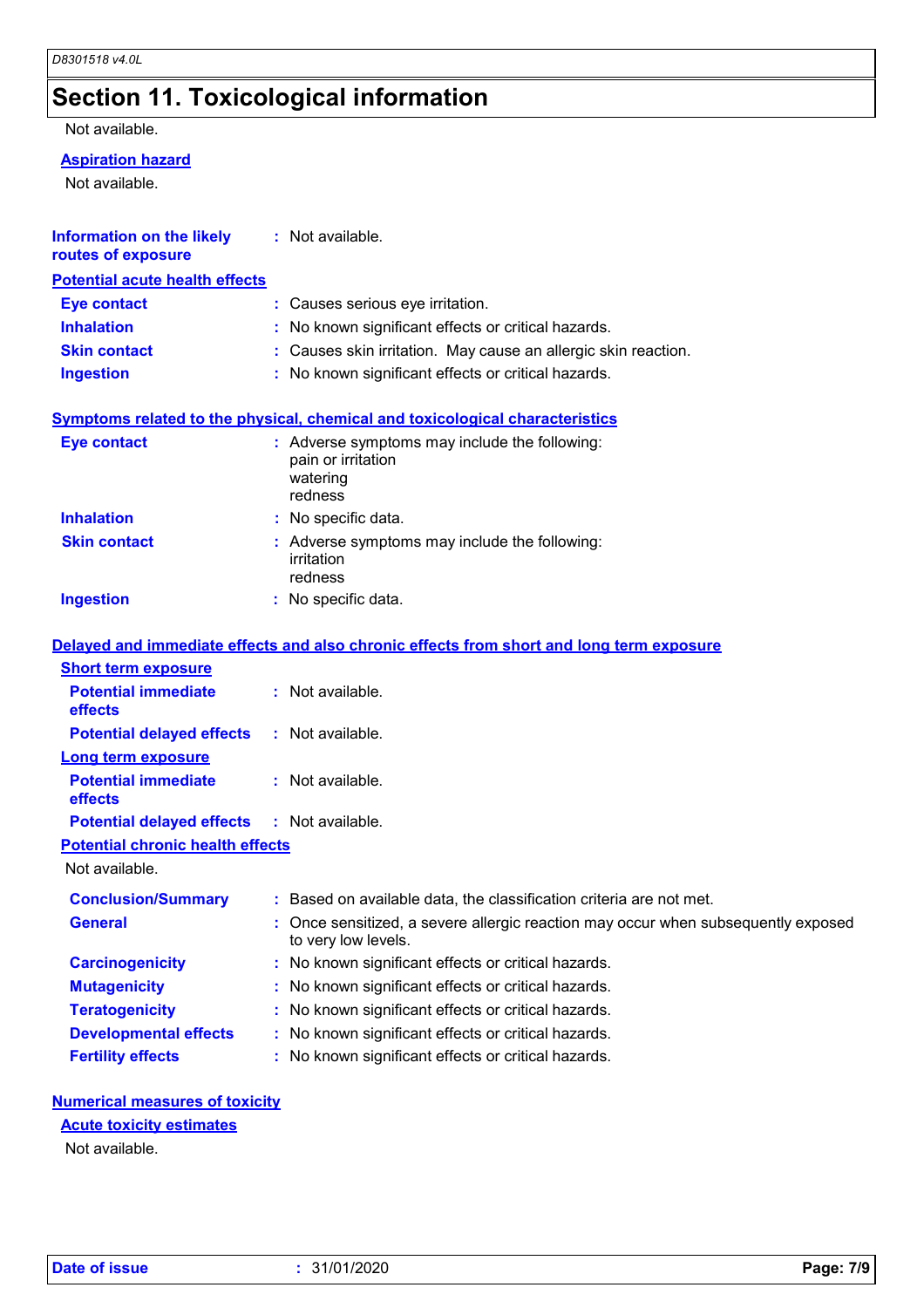## **Section 12. Ecological information**

#### **Toxicity**

Not available.

**Conclusion/Summary :** Based on available data, the classification criteria are not met.

### **Persistence and degradability**

Not available.

### **Bioaccumulative potential**

Not available.

### **Mobility in soil**

| <b>Soil/water partition</b> | : Not available. |
|-----------------------------|------------------|
| <b>coefficient (Koc)</b>    |                  |

**Other adverse effects** : No known significant effects or critical hazards.

## **Section 13. Disposal considerations**

The generation of waste should be avoided or minimized wherever possible. Disposal of this product, solutions and any by-products should at all times comply with the requirements of environmental protection and waste disposal legislation and any regional local authority requirements. Dispose of surplus and nonrecyclable products via a licensed waste disposal contractor. Waste should not be disposed of untreated to the sewer unless fully compliant with the requirements of all authorities with jurisdiction. Waste packaging should be recycled. Incineration or landfill should only be considered when recycling is not feasible. This material and its container must be disposed of in a safe way. Care should be taken when handling emptied containers that have not been cleaned or rinsed out. Empty containers or liners may retain some product residues. Avoid dispersal of spilled material and runoff and contact with soil, waterways, drains and sewers. **Disposal methods :**

## **Section 14. Transport information**

|                                      | <b>ADG</b>               | <b>ADR/RID</b> | <b>IMDG</b>    | <b>IATA</b>    |
|--------------------------------------|--------------------------|----------------|----------------|----------------|
| <b>UN number</b>                     | Not regulated.           | Not regulated. | Not regulated. | Not regulated. |
| <b>UN proper</b><br>shipping name    |                          |                |                |                |
| <b>Transport hazard</b><br>class(es) | $\overline{\phantom{a}}$ |                |                |                |
| <b>Packing group</b>                 | $\overline{\phantom{a}}$ |                | -              |                |
| <b>Environmental</b><br>hazards      | No.                      | No.            | No.            | No.            |

**Special precautions for user** : Transport within user's premises: always transport in closed containers that are upright and secure. Ensure that persons transporting the product know what to do in the event of an accident or spillage.

**Transport in bulk according to Annex II of MARPOL and the IBC Code :** Not available.

**Date of issue :** 31/01/2020 **Page: 8/9**